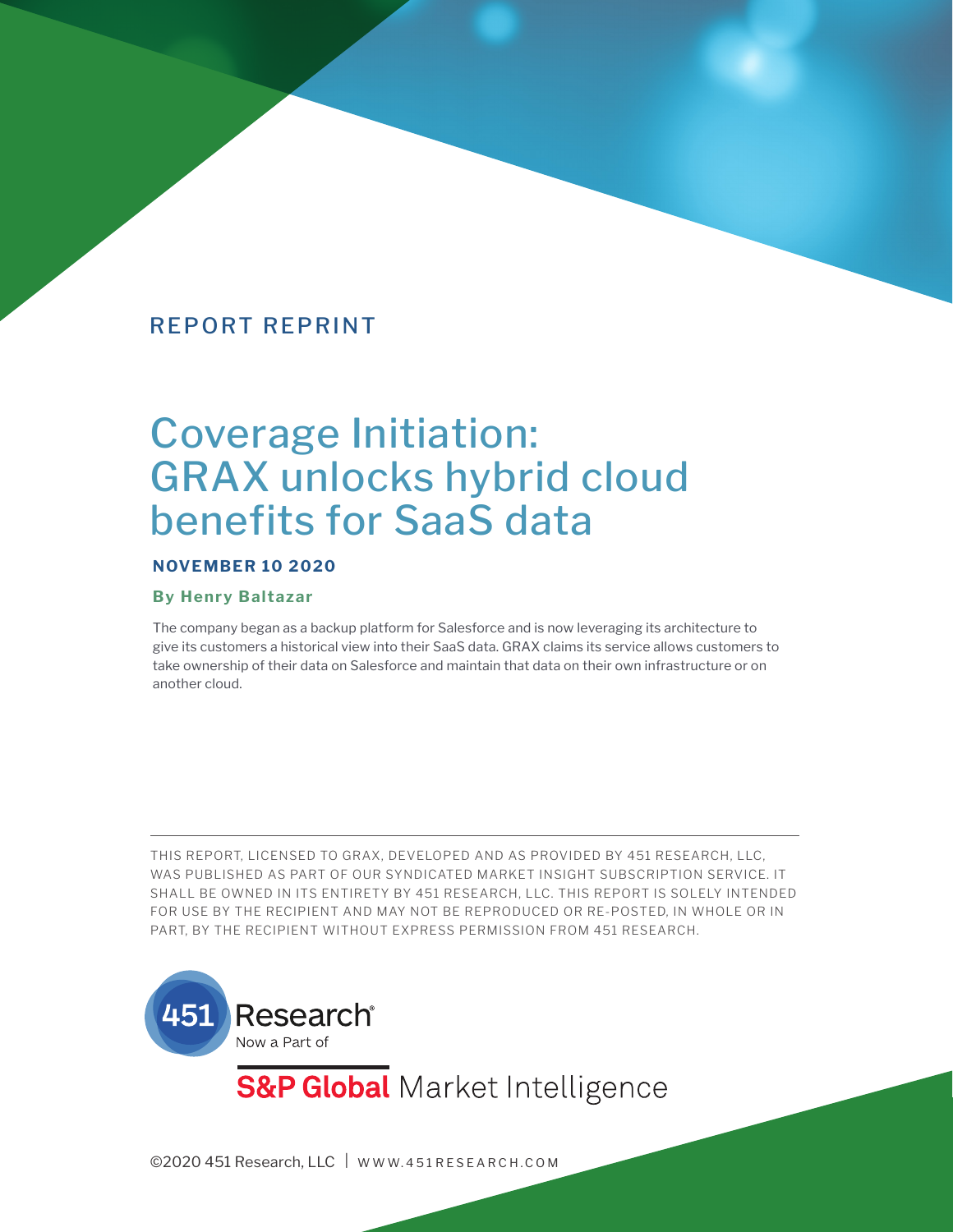#### **Introduction**

GRAX's primary goal is to enable its customers to take full ownership of the data they create in SaaS platforms, while capturing all the historical changes made to the data and keeping it accessible. The recent retirement of the Salesforce Data Recovery service, which occurred in July, has raised awareness of the need for third-party backup tools to fill this void. GRAX is looking to differentiate itself by going beyond backup and archiving by giving customers the ability to view historical data to extract valuable insights from their various data repositories.

#### **451 TAKE**

In our Voice of the Enterprise: Storage, Data Management and Disaster Recovery 2020 survey, 23% of respondents claimed that application compatibility was a weakness for cloud storage, and in conversations with end users, their organizations have had challenges protecting and managing data in SaaS platforms. For on-premises infrastructures, backup and archiving tools have long been dependable gateways for pushing customer data to public cloud environments, and GRAX is providing services to help its customers attain data mobility and accessibility benefits for their SaaS data. While backup and archive are key requirements for organizations, the ability to extract insights that lead to business value can help businesses optimize and ultimately transform. Given that many organizations are dealing with tight budgets, the opportunity to cover data protection while providing additional value for data insights could be attractive to potential customers. While GRAX should have ample opportunities to tap into Salesforce's customer base for its services, the company will eventually need to expand its services to additional SaaS platforms to extend to new markets.

#### Context

GRAX's goal is to provide customers with a platform to capture and record all the transactions fed into an organization's SaaS platform, with customers initially purchasing the service to provide backup and then later using GRAX to quickly access historical data to analyze trends and optimize business performance. Burlington, Massachusetts-based GRAX was founded in 2018 by Joe Gaska, who previously sold Ionia Corporation to LogMeIn in 2014.

The company currently has a headcount of 46 and so far has taken in \$12.8m in funding from Volition Capital, and it plans to raise a series B round either late this fall or early in the winter. CTO Morten Bagai joined the company in January and was most recently the CTO of the Salesforce Platform, after joining the company as Heroku's CTO. Another Heroku/Salesforce veteran, CRO Brad Gyger, also joined the company in February and was previously the VP of worldwide sales for Heroku.

The company's customer count is rapidly approaching the triple-digit mark, and GRAX claims its average deal size is in the low six figures. GRAX's early customers were Global 100 companies and smaller companies in a wide range of markets such as ServiceSource in the B2B digital sales space, Qiagen in life sciences and EnergyAustralia.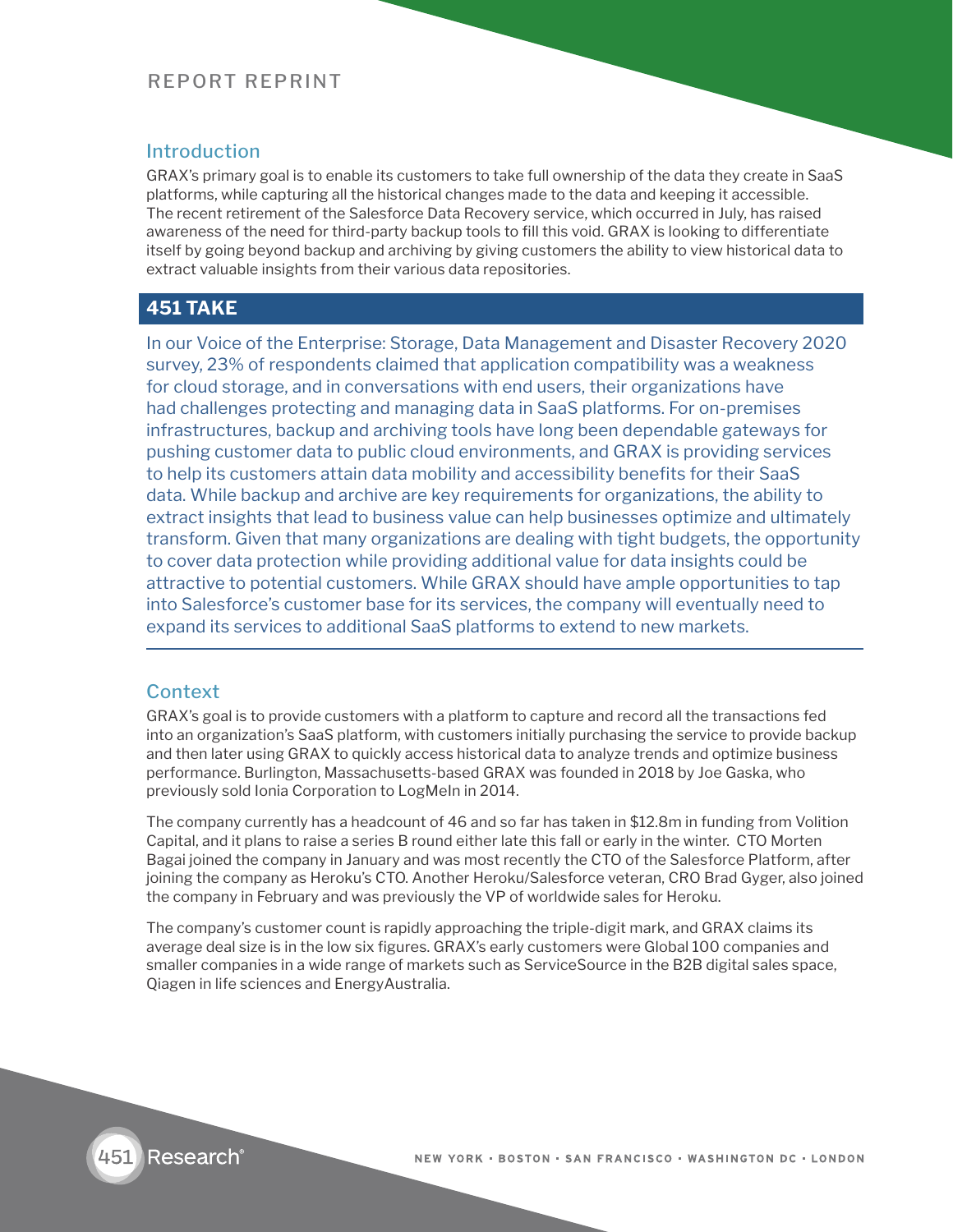#### **Products**

GRAX's offerings currently provide protection only for Salesforce Sales Cloud, Service Cloud and Commerce Cloud, with support for additional SaaS platforms coming in the future. On the cloud storage front, GRAX supports AWS, Azure and Google Cloud. The vendor uses SSL/TLS to make sure that data transmissions are always encrypted between the Salesforce platform and a customer's cloud environment.

A large part of GRAX's value proposition is that it keeps data in its native format when it does backup and archive operations, which is important since it allows the Salesforce platform to access archived data without transforming it first. Another key benefit for storing in the native format is that it allows customers to maintain a digital chain of custody to preserve, recover and leverage all their historical CRM data. In contrast to other backup platforms that leverage snapshots and nightly backups, when customers choose to have higher levels of granularity, GRAX's platform can be configured to capture every data change and facilitate rollbacks to view data points at a specific point in time.

With the fall 2020 Quantum edition release, the platform now uses the Salesforce Bulk API to increase the speed of Salesforce data backups. GRAX also optimized the speed with which data is processed in the cloud provider by scaling runtime resources. The Quantum release also adds OAuth support to allow customers to control their data's Digital Chain of Custody, which allows CRM admins to maintain access management to verify access for authenticated users and revoke user access when necessary.

GRAX currently has four products in its lineup:

- **Backup & Restore:** Protects structured, unstructured, NoSQL data and metadata. It provides scheduled automated backups, which can be set in daily, weekly, monthly, quarterly, semi-annual and annual levels.
- **Data Archive:** Archives data from Salesforce to reduce application data storage costs, and GRAX also notes that by reducing the data footprint, the archive can also help boost the performance of the Salesforce platform, which tends to slow down when repositories grow beyond 5TB in size. Data access is a key capability for the service, which allows customers to recover archived data into the production environment with one click. The service also allows archived data to be accessed via a customer's data lake or from inside the Salesforce platform itself.
- **Time Machine:** Captures every data change and allows customers to roll back deletions, additions, updates and merges. GRAX claims this service allows customers to have unlimited audit trails to ensure that they can meet regulatory requirements.
- **Data Hub:** Provides customers with a 360-degree view of their data by building global reports across all a customer's data silos to gain insights without forcing a data merge. GRAX claims Data Hub can help simplify multiple organizational selling by unifying entity data to allow all the members of an organization to get a complete view of their customers. The service can also be used to enhance governance and customer growth and retention opportunities.

#### Competition

In the backup space for Salesforce there are a number of players that have offerings including Druva, NetApp, Ownbackup, Spanning and CloudAlly. GRAX claims its differentiation against these rivals is its ability to go beyond backup to providing historical views to data while also giving customers the ability to store, process and leverage their SaaS data both inside Salesforce and outside areas, such as their own data lakes or in other clouds. The archive capabilities will also provide cost savings benefits of moving old data to public clouds, in addition to the performance benefit we mentioned previously.